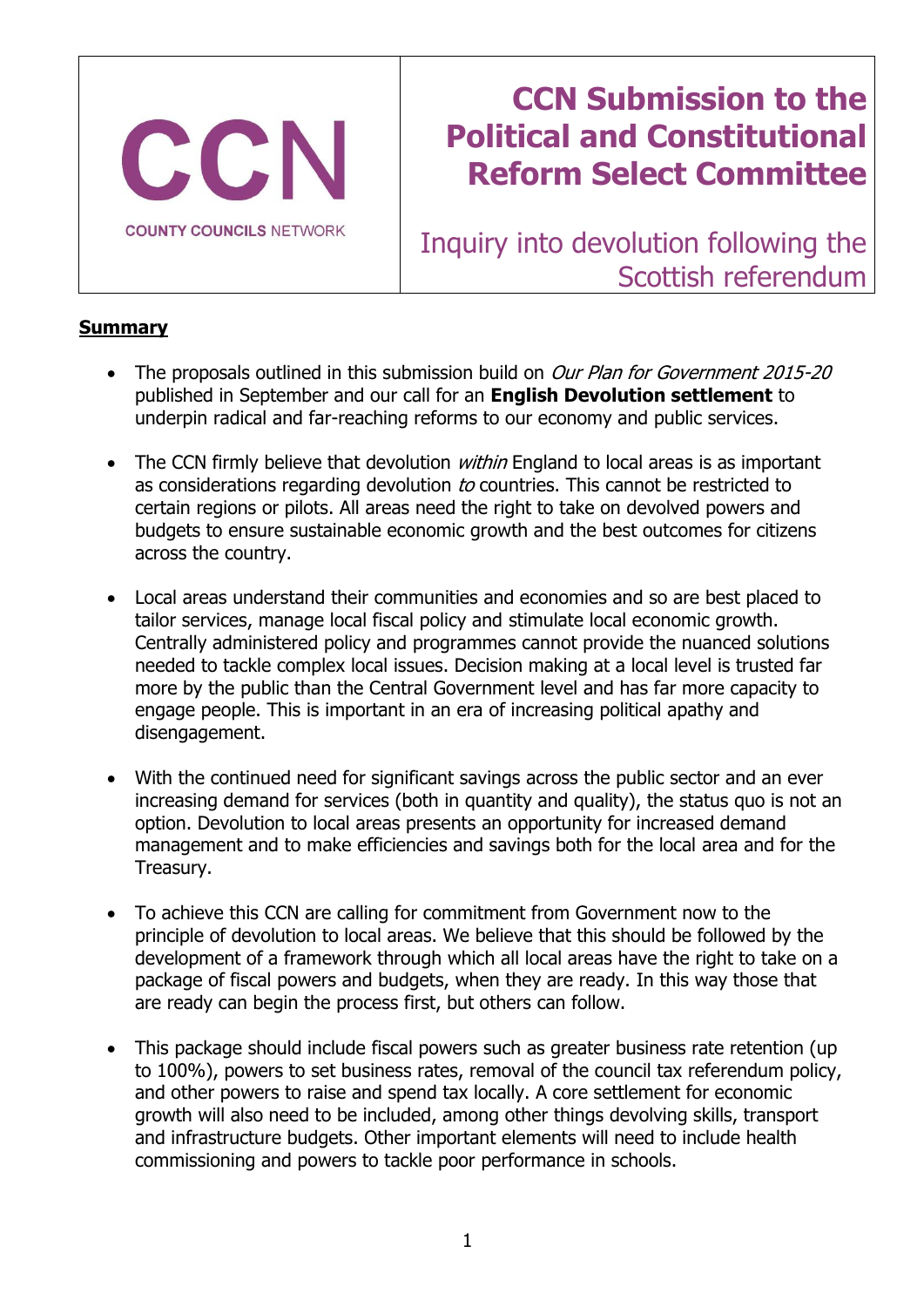Local partners are showing a strong willingness and capability to work together, integrate, and to devolve powers to the most appropriate level within their area. They are committed to putting in place rigorous governance measures to best administer devolved powers and budgets.

# **Introduction**

- 1. The County Councils Network (CCN) represents 37 English local authorities that serve counties. CCN membership includes both upper tier and unitary authorities who together have over 2,500 councillors and serve over 23 million people (47% of the population) across 86% of England. CCN develops policy, shares best practice and makes representations to government on behalf of this significant proportion of the country outside the big conurbations. CCN is a member-led organisation which works on an inclusive and all party basis and seeks to make representations to government which can be supported by all member authorities.
- 2. CCN welcomes the opportunity to submit evidence to the Political and Constitutional Reform Committee's inquiry into devolution following the Scottish referendum. To support our submission to the Committee we are conducting a survey with our members seeking their views on devolution within England. The survey includes questions on both national and local reforms to the UK system of Government. The emerging results from the survey are included within this written submission and we hope to present the full results to the Committee when they are published on  $17<sup>th</sup>$  November 2014.
- 3. There is consensus among the three major political parties that devolution from Whitehall is the future direction. The discussion now should be focussed on what this will look like, and what will produce the best results for British citizens and local economies of the United Kingdom.
- 4. The CCN firmly believe that devolution *within* England to local areas is as important as considerations regarding devolution to countries  $-$  this is why we are calling for a new devolution settlement for England, which includes all local areas. This can be summarised by a quote for the Chairman of the Political and Constitutional Reform Committee: "going back to business as usual is not the way forward. We must ensure that the whole range of democratic measures are considered in any settlement, rather than just English votes for English laws."
- 5. The proposals outlined in this submission build on *Our Plan for Government 2015-20* published in September. This calls for an **English Devolution settlement** to underpin radical and far-reaching reforms to our economy and public services.
- 6. Prior to the Scottish referendum, Scotland and Wales were already gaining greater control over taxation and borrowing. It is recognised that following the referendum existing devolution legislation will be extended even further. There is an extremely strong case for similar devolution to the local areas of England – England's county areas and major cities are comparable to the other nations of the UK, in geographical size, GVA and strong local identities.
- 7. Devolution simply to England, for example through English votes for English laws, will not reap the great potential of local areas and will not make services and decision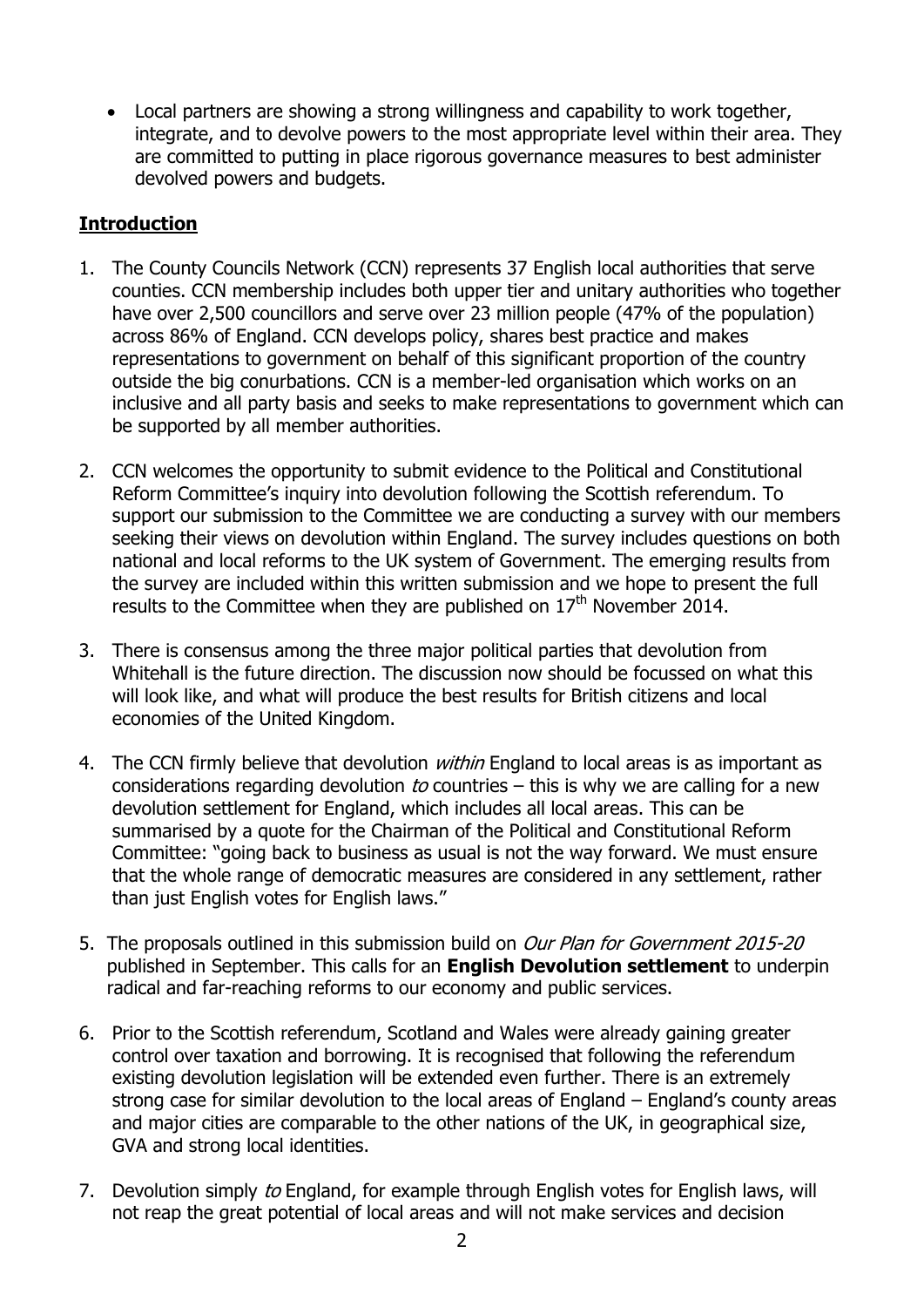making more accessible to the people<sup>1</sup>. In the case of a potential English Parliament this would also add an extra layer to Government for which there is no public or political appetite. Emerging results from the CCN devolution survey are showing that the vast majority of respondents believe devolution must go beyond countries to local areas. CCN believe that we must look beyond devolution to England and ensure this does not become a distraction to devolution *within* England to local areas.

8. The status quo is not sustainable. CCN believe that the opportunity must be taken now to recalibrate the relationship between Central Government and local areas so as to ensure a more efficient and effective public sector. The sector must be capable of delivering the level of public sector savings, and improvement in resident outcomes, which will be demanded by whichever party/ies form the next Government in May 2015. Equally important is the role devolution can play in generating enhanced economic growth for the regions of the UK, rebalancing the economy on a more sustainable path towards prosperity for all. Given our members unique position on the future of UK Devolution, CCN would welcome providing oral evidence to the committee.

## **Why Devolution within England?**

9. The UK faces a continuing need to make significant public sector savings at a time when demand on public services is rising. We have an ageing population, our health and social care system is under unprecedented strain and public expectations of key services are rising. Sustainable economic growth is not guaranteed and is progressing at a slow rate in some areas, preventing the Government meeting its public sector borrowing targets. Moreover, our democracy is also at impasse; voter apathy is at all-time high, with engagement and trust in Central Government waning. A fundamental new approach is needed to delivering public services, one focused on demand management, integration and reengaging citizens. **It is clear that the status quo is no longer an option politically, economically and socially**.

### Efficiency Gain

-

- 10. Local partners, particularly local authorities, have an excellent track record of professionalism and responsiveness - making significant savings while protecting valuable services, delivering outcomes for residents and stimulating the local economies. CCN believe that there is huge potential for local areas to help Government deliver even more – but for this potential to be maximised the appropriate powers and budgets would need to be devolved.
- 11. Local authorities also have a track record of financial and administrative prudence. Of all government bodies in the UK it is local authorities who have arguably been the most responsive to fiscal retrenchment. Despite significant cuts to budgets (around 40% over the past four years) and increasing demand on services, local authorities have managed to find efficiencies in a way Central Government Departments have not. Local partners are joining up and integrating their work, with an explicit focus on delivering the best outcomes for residents and the economy. A strong emerging theme from the CCN devolution survey is the confidence that county areas could make significant public

 $1$  CCN does not hold a position on the issue of English votes for English laws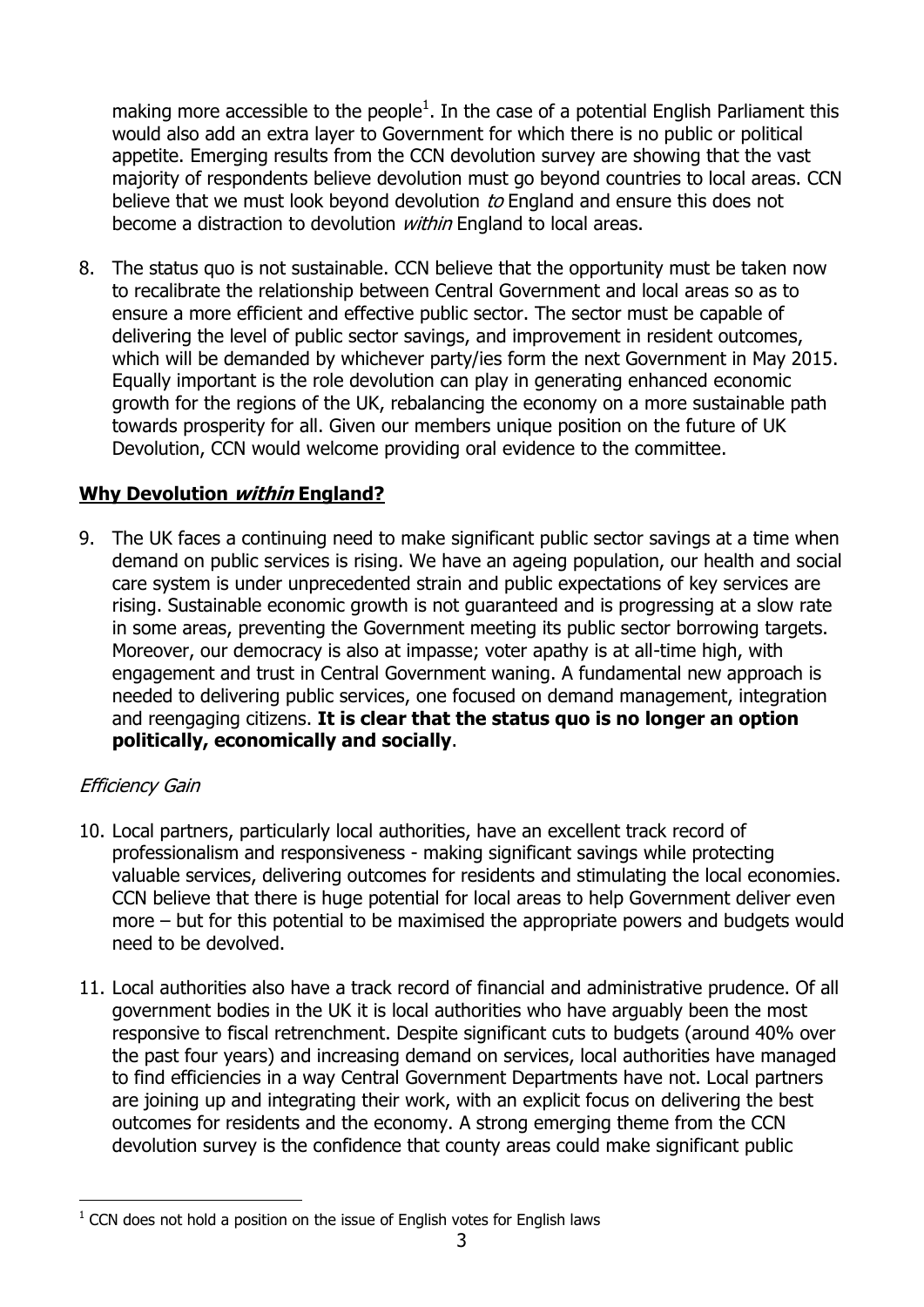sector efficiencies and improvements to outcomes if the appropriate powers and budgets were devolved to a local level.

- 12. It is clear local areas have the credentials to help deliver further savings and efficiencies – both locally and for Central Government – if appropriate powers and budgets were devolved to a local level. This potential is enhanced by the fact that with further powers local areas could take a much more holistic approach to service delivery, economic growth and demand management.
- 13. Increased budget cuts for local authorities and service demand pressures without devolution are not sustainable. Without devolved powers to generate revenue locally, increase demand management and budgets to innovate and stimulate growth, Local Authorities face the prospect of reaching a point where the delivery of valuable services will no longer be feasible.

#### Economic Growth

- 14. CCN welcome the policy direction of decentralisation so far through the Localism Act 2011, City Deals, Whole Place Community Budgets, the Single Local Growth Fund and partial localisation of business rates. However these projects have been far too limited in scope and in their exclusiveness to certain localities to achieve the desired outcomes.
- 15. The focus thus far on pilots and cities limits the impact devolution can have. To achieve the goals of Central and local government there must be a devolution settlement for England which encompasses all areas. The distinction between counties and cities is firstly impractical as most city areas sit within a broader functional county economy. Secondly the arbitrary focus on powers for cities means that full national recovery is inhibited, inequalities in growth opportunities are created and residents in county areas are disenfranchised.
- 16. Expert opinion, including the OECD is united in the view that sustainable recovery cannot be restricted to particular regions or any one of the four main industrial groupings. There is evidence from across the CCN member councils that broader based and more ambitious devolution policies could enable counties to better invest in local economies and promote growth; **however current government policy is preventing them from achieving their full potential.**
- 17.Counties currently account for more than half of all GVA outside of London, and 40% of the total national GVA. On most measures counties outperform other parts of the UK. They have more than 50% of the employment in key sectors such as manufacturing, construction and pharmaceuticals. They have the largest rates of private sector job creation, over one million active enterprises and the highest rates of new business registration in the UK. Assigning a greater role for counties in a locally-led devolution settlement to enhance UK economic output is not only desirable, but a necessity.

#### Political Engagement & Democracy

18. Voters are becoming more and more apathetic to the political process; the last four Parliamentary elections have seen the lowest voter turnout since 1945. It is clear that better engagement and involvement of the public in decisions that affect their lives is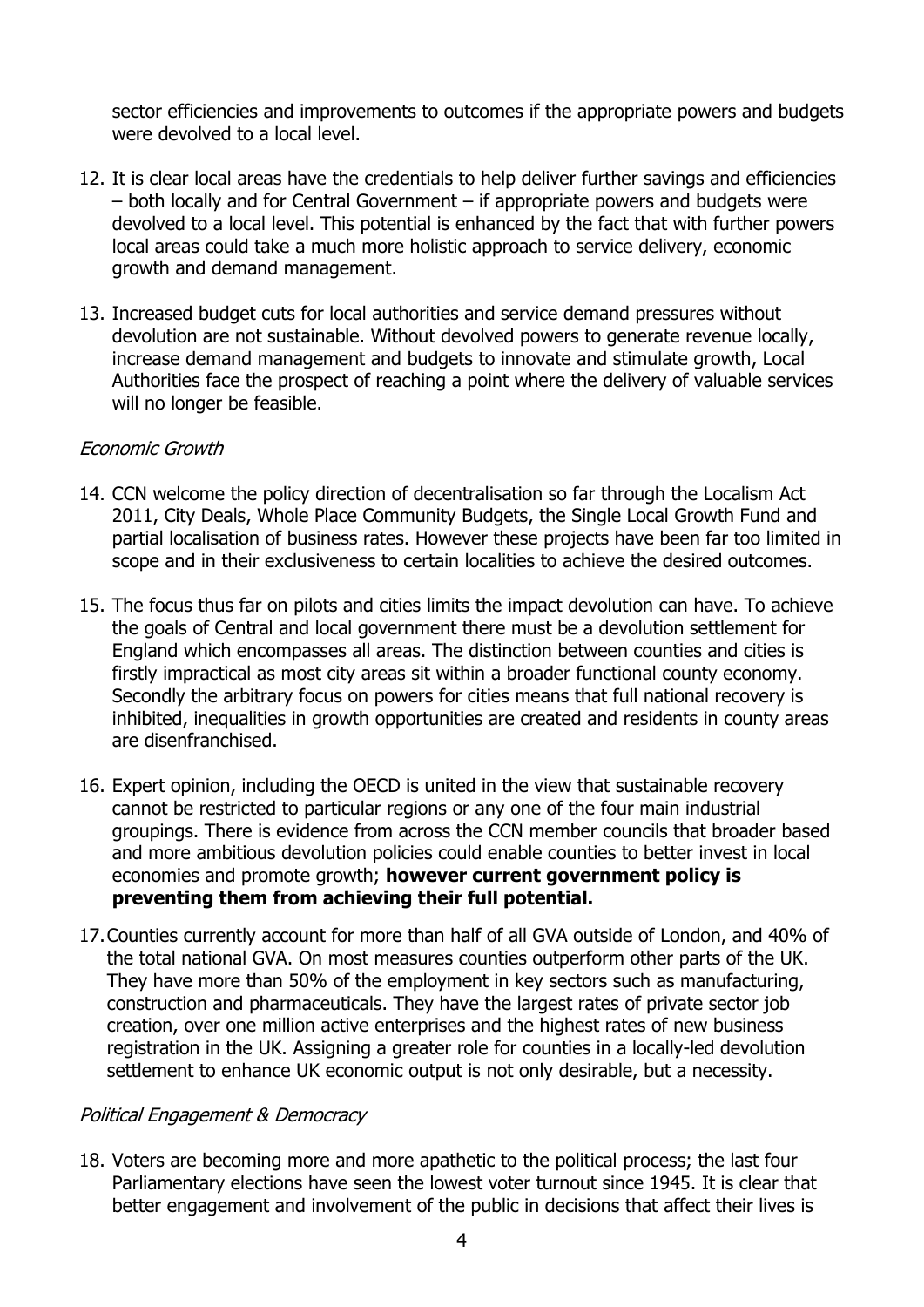needed if this trend is to be reversed. Bringing decisions closer to local people through devolution would be an effective means of achieving this.

- 19.County and city areas are identifiable to the public, at a level which makes decision making and service delivery accessible. Surveys by the LGA, the BBC and Ipsos Mori have shown that decision making at the local level is trusted far above that at Whitehall. Emerging results from the CCN devolution survey are showing that there is a strong feeling among respondents that Central Government is not very accessible to them or their residents.
- 20.Moreover, members of the public face a plethora of services delivered by different silo Government Departments which is both confusing and inefficient. For example the skills landscape can be confusing, inaccessible and unresponsive to local need. A devolution settlement to local areas is an opportunity to rationalise various services, and to ensure better evidence based commissioning to achieve better outcomes and efficiencies.
- 21.As part of their extensive transformation programmes local government have set a firm focus on achieving the best possible outcomes for their residents. This evidence led approach means that innovative programmes and best practice are being employed to drive up outcomes. Devolved powers and budgets could be used to best effect in this way with rigorous evidence of local needs and assets, and an understanding of local behaviours used to target solutions and improve outcomes across the country. Nationally administered policy and programmes are a blunt instrument in that they cannot tap into this local knowledge and understanding to design bespoke and effective solutions to produce effective outcomes.

### **Devolution Asks**

- 22. Working closely with CCN member councils and a range of public sector stakeholders, CCN recently published our blueprint for reforming local economies and public sector landscape of the county areas of England, Our Plan for Government 2015-20. This manifesto for change for whoever forms the next Government in May outlines our vision built on the principle of '**One Place, One Budget**'. This is a direction of travel through which the relationship between Central and local government is redefined, placing more trust, powers and budgets with local areas and bringing decision making closer to the people whom are affected.
- 23.Core to achieving this vision is a new English devolution settlement, which incorporates all localities. This will mean Central Government putting in place a framework to give all county and city areas the right to take on a variety of powers and budgets, when they are ready to do so. Emerging results from the CCN survey show that counties' priorities for devolution are powers over council tax, greater business rate retention, skills and transport budgets and health commissioning. Powers and budgets within such a settlement must include the following;

#### **A core settlement for economic growth**

25. The centrally retained funding identified in the Heseltine Review of Economic Growth should be devolved through a Core Settlement to local areas. Alongside this local areas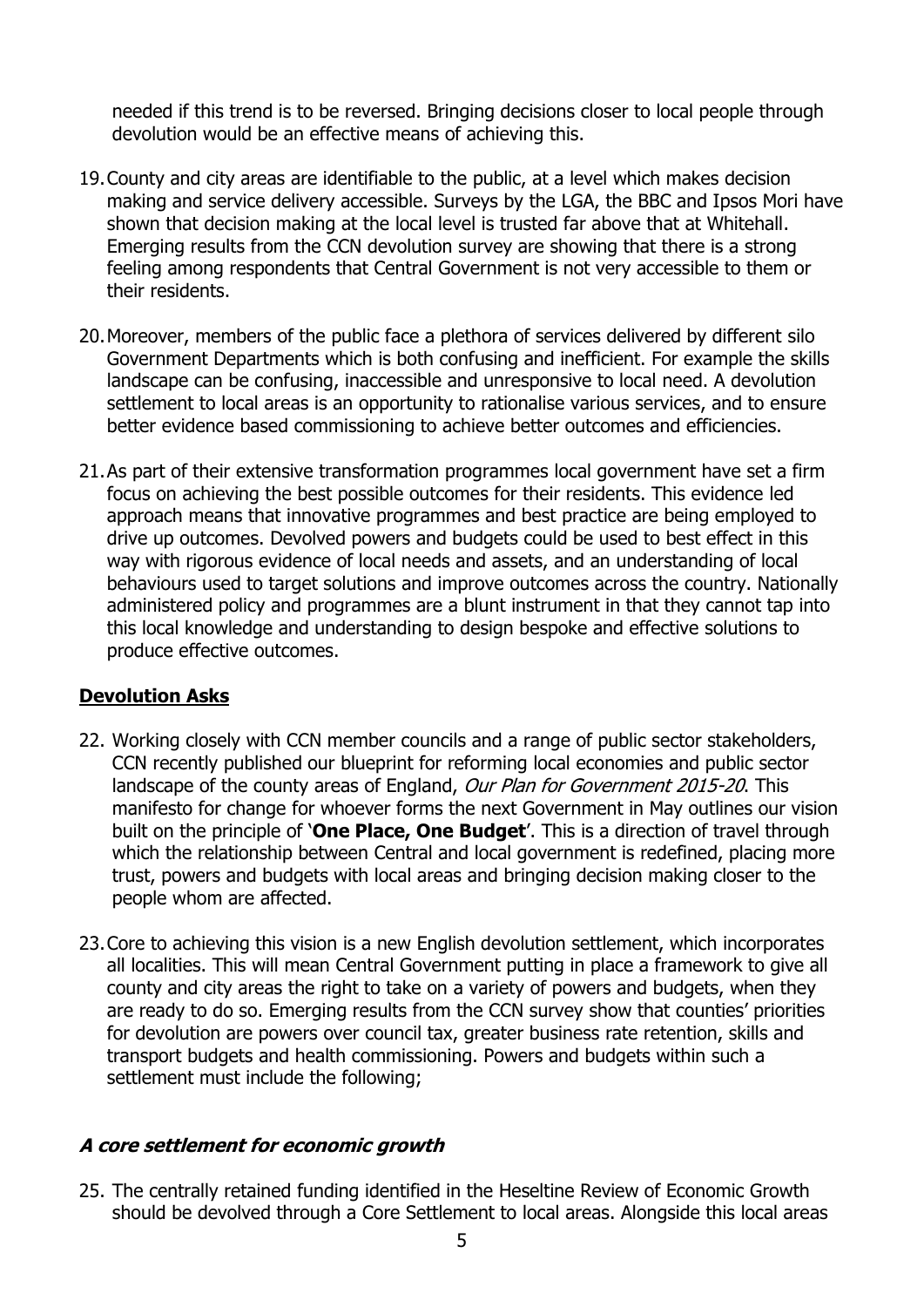need to be granted a core set of powers and budgets, allowing them to make decisions based on genuine local priorities while reducing negotiation burdens on Whitehall.

- 26. All Whitehall **skills funding**, including centrally retained budgets and apprenticeships, should be devolved to the local area. Governance models could include local authority, combine authority, LEP or Skills Board. This would ensure that skills provision meets the needs of local employers, particularly in an area's growth sectors. Local areas have proven that they can deliver more effective and better tailored back-to-work programmes than national Government. The Government must explore options for localising commissioning of the **Work Programme** and access should be widen beyond the core cities to the **Youth Contract**.
- 27. Local areas should have the freedom to use a **greater share of capital receipts** to support economic growth, and the capacity to **share assets** with a wider range of partners in pursuit of growth.
- 28.The Duty to cooperate has to-date proved inadequate for delivering joined-up planning for more quality homes and infrastructure. CCN feel that counties require additional powers to provide sub-national county-wide investment and delivery plans for growth, infrastructure and housing, working with district councils, the private sector and investors. Local plans should be truly collaborative and joined up working should be incentivised. Additional budgets and powers should be fed down as a reward those areas that are taking a place-based approach to strategic planning to maximise outcomes for their local area.
- 29. Transport and major infrastructure funding, should be devolved to local areas, with some larger specific road and railway investment projects negotiated on an individual basis. Local areas should be able to leverage their strong relationships with neighbouring areas, the Highways Agency and Network Rail to support national road and rail schemes.

# **Fiscal powers**

- 30.Genuine devolution will mean the local authorities having the ability to raise a reasonable proportion of their own revenue. This would allow local government to reduce its dependency on Revenue Support Grants (RSG). CNN are calling for greater financial independence for local government, a position this Committee is supportive of. This would allow local areas to fully exploit the opportunities presented by the Core Settlement and reinvest dividends in infrastructure funds and growth incentives. As first steps towards greater fiscal independence, we believe the following areas should be devolved during the next parliament;
	- Local authorities should have the power to set business rates and much greater business rate retention, working towards 100%.
	- End the council tax referendum policy
	- To give all areas the power to raise finance through Tax Increment Financing, something that is currently restricted to Core Cities.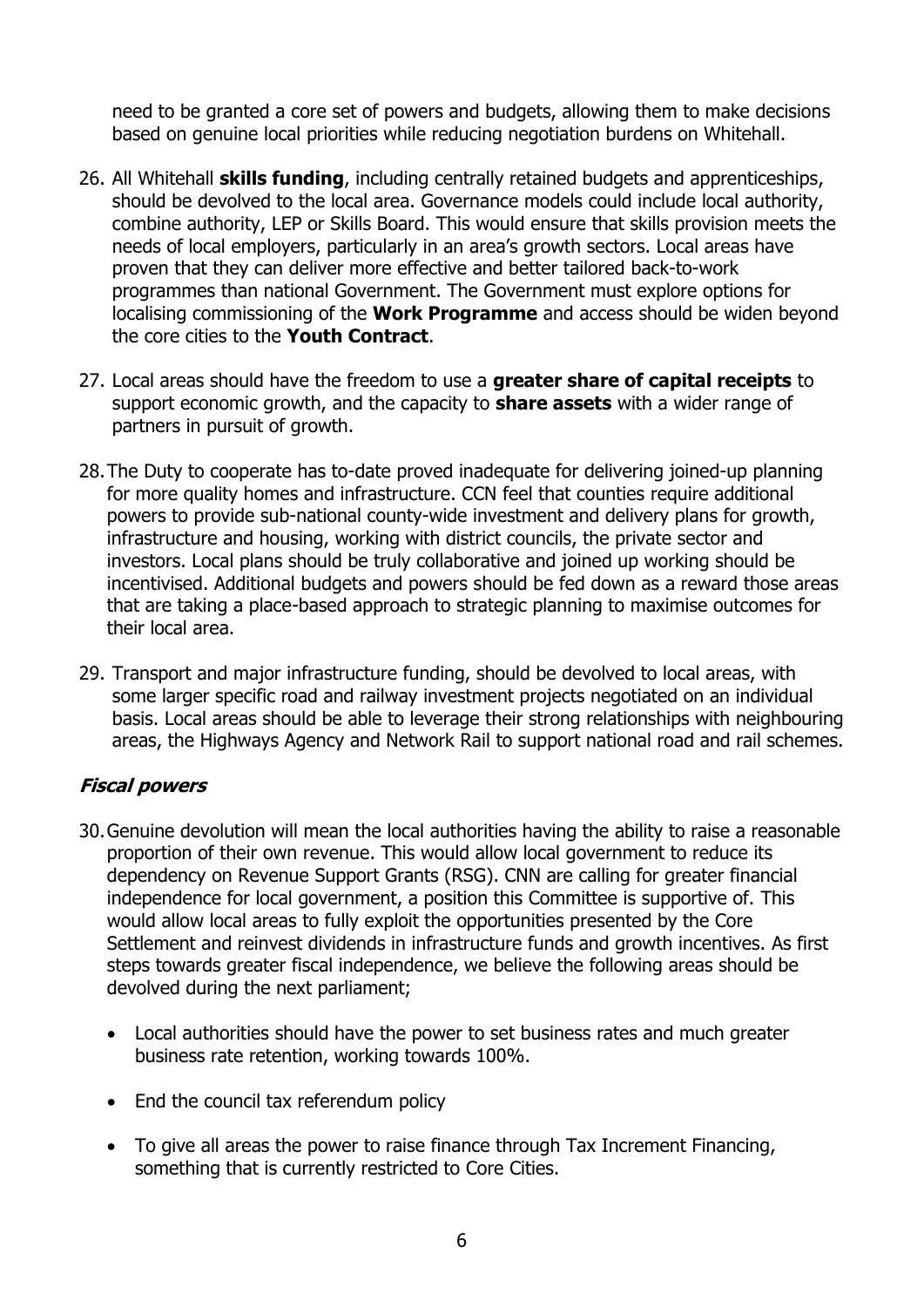- Support to local authorities in their efforts to create additional channels for prudential borrowing at potentially cheaper rates than those available via the Public Works Loan Board.
- Grant local authorities the freedom to issue bonds via a Municipal Bonds Agency.

## **Health commissioning**

- 31. The Government must commit to a more ambitious integration settlement of at least £7.8bn by 2020 to enable true integration to happen on a local level.
- 32. The statutory role of Health and Wellbeing Boards should be strengthened to force the pace of integration, with Boards commissioning primary, secondary and social care services and empowered to improve access to local health services.

### **Education powers**

33. Local authorities need greater clarity over their role in school improvement and the expectations of both Government and Ofsted. CCN suggest that Local authorities are given powers to intervene in all schools where there is poor performance, and to act as advocates for parents and the community who wish to drive up standards.

# **Public Sector Reform**

- 34. To further support the direction of One Place, One Budget, Government should further incentivise early intervention and integration, including incentives for Government Departments to work closely with local partners. Government should also remove disproportionate ring-fences and allow health and education partners to pool budgets along with others.
- 35. To support integration and achievement of outcomes CCN are calling for longer term funding settlements, at least five year indicative budgets and a fairer funding deal for all of the areas within the UK. There is for example a relatively strong emerging theme from the CCN survey that the Barnett Formula should be phased out – this could be reviewed and implemented as local areas take on more budgets and powers.

# **Implementing English Devolution**

- 36. The CCN believe it is essential that the Coalition Government and political parties commit to a cast-iron guarantee to the principle of devolution to local areas.
- 37. Where achievable and legislation is not needed CCN propose that Central Government announce some aspects of devolution as soon as practical, ideally within the next Autumn or Budget statement. This includes the devolution of skills and transport funding to local areas and increased business rate retention.
- 38. CCN are currently not convinced by the case for a Constitutional Convention. We believe that this could needlessly delay the process. Although emerging results from the CCN survey are inconclusive as to whether counties are in favour of a written UK constitution,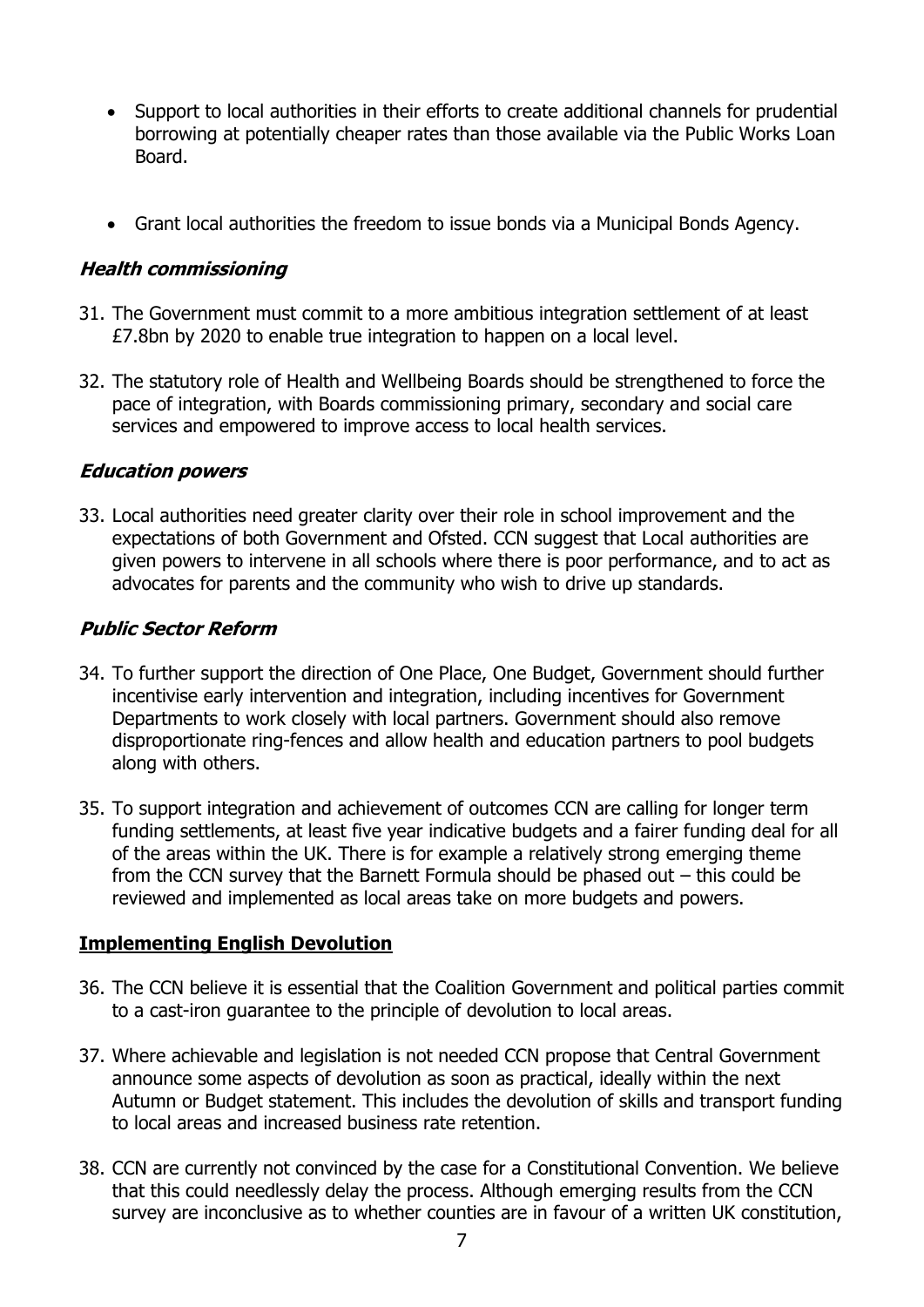there is strong support for codifying the place of local government. CCN support the Political and Constitutional Committee's call for legislation to protect the roles and responsibilities of local government, including enhanced devolved powers.

- 39. With regards to instigation of a full devolution settlement set out in the previous section, CCN would like to see a plan for this fully articulated within the next Comprehensive Spending Review and full implementation to take place within the spending review period. The emerging results from the CCN survey are showing that CCN member councils would like to see devolution to local areas within 2 years.
- 40. Implementation would need to be an iterative process with a framework for devolution to local areas set out by Government – local areas could then take on powers and budgets as they are ready.
- 41. In addition to the core settlement for all areas, the CCN propose that those areas with the ambition and capacity make enter into enhanced deals with Government to pilot further devolution, now.

### **Governance**

- 42. CCN and our members recognise that there is a need for robust and transparent local arrangements to enable devolution. We also believe that there are likely to be different governance arrangements which are suitable for different devolved powers and budgets.
- 43. CCN suggest that Central Government should clearly articulate the principles they will be looking for in local governance arrangements to enable devolution - this should include expectations for scrutinising work and monitoring outcomes. We also suggest that a transparent and non-bureaucratic method of assessing readiness of governance is set up, so that local areas know what they are working towards.
- 44. There has been some discussion over the perception that devolution could create a 'postcode lottery'. CCN maintain that simply applying blanket policies from Whitehall to different areas with different needs in fact enhances inequalities. Government should hold the ring on what outcomes need to be achieved and local areas should be allowed to tailor solutions intelligently to their areas to address inequalities. In this way devolution should see improvement in outcomes across the country.
- 45. The emerging results from the CCN survey show that the majority of respondents would change their governance arrangements to take on devolved powers, and most have said these conversations are happening locally. CCN maintain that governance arrangements work best if they are determined locally.
- 46. With regards to holding devolved powers and budgets the emerging results from the CCN survey show that combined authorities, upper tier local authorities and county regions are considered to be the most appropriate. Health and Wellbeing Boards, Skills Boards, LEPs and partnerships between county and/or city areas are also all likely to play an important role. Regional government and elected mayors are emerging as the least popular options. We believe that regional government/assemblies are not viable as this extra level of government does not have public and political support and does not bring decision making close enough to those it affects.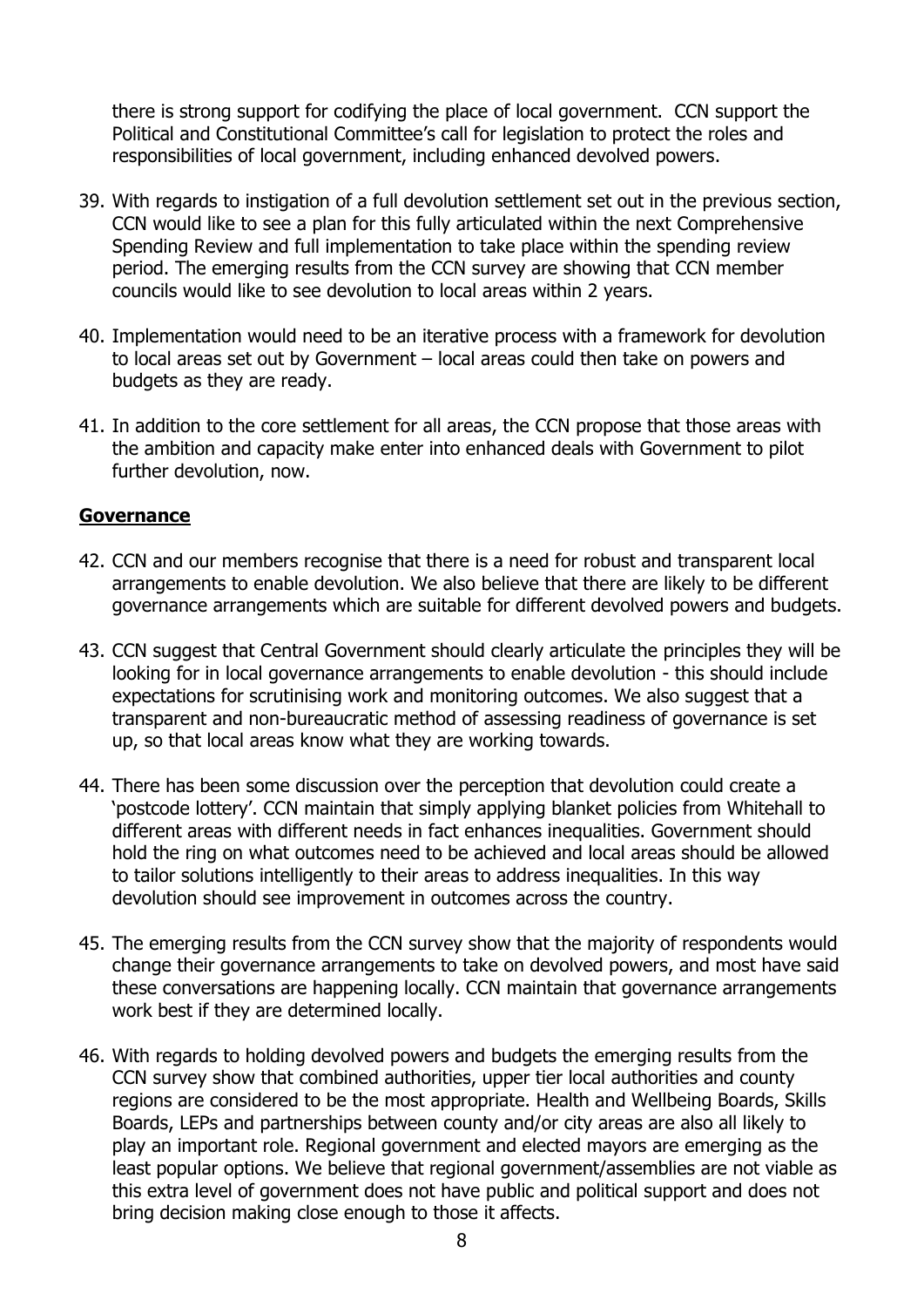- 47. Local authorities have an important role to play in holding the ring on public services and bringing partners together – they can provide the political accountability needed for any local arrangements.
- 48. Combined Authorities are a potentially effective form of partnership arrangement which could be used to hold devolved powers, however it also should be recognised that two tier local authorities face specific challenges when undertaking vertical integration between district and county council partners, this is a different situation to the horizontal integration between partners of a similar tier in unitary or city areas. It is also possible that partnerships between a number of county and/or city areas will have a place in holding strategic place based planning or commissioning.
- 49. The CCN would also like to see rules around Combined Authorities to be made more permissive, particularly the time consuming and centrally controlled review processes, the ability to hold a wider range of public services and the ability to form an Authority with partners beyond local government.
- 50. Local areas should be empowered to develop new models of collaboration and integration of local government tiers, health services, the police, and other partners including directly with Government Departments. This could lead to the eventual creation of single points of commissioning and procurement for a range of public services, coordinated at the local level.
- 51. The CCN supports LEPs but has called for a review to further hone their effectiveness. We believe that the next government should instigate a review of LEPs early in their administration. This should ensure they fit with functional economic areas, that they are working closely and effectively with the local authorities and that they are clear on their remit.
- 52. There has been continued debate in Parliament around the potential for local government reorganisation; this is creating an unhelpful sense of uncertainty in the sector. The CCN would like clarity from the new Government early in their administration as to their intentions regarding local government reorganisation, for the full parliament. **Any reform must not be a distraction or a pre-condition to the agreement and implementation of devolution to local areas.**

### **Partnership Working & Public Sector Reform**

- 53. CCN and our members recognise that strong partnership working and continued public sector reform will be key to enabling devolution and continuing to deliver outcomes. Local authorities and their partners have a good track record of joining up and integrating work and of ongoing public sector reform.
- 54. There is a strong emerging theme from the CCN survey that local partners are interested in working together to put measures and governance in place to take on devolved powers. Most have said they are having these conversations locally, others have said they are already putting arrangements in place.